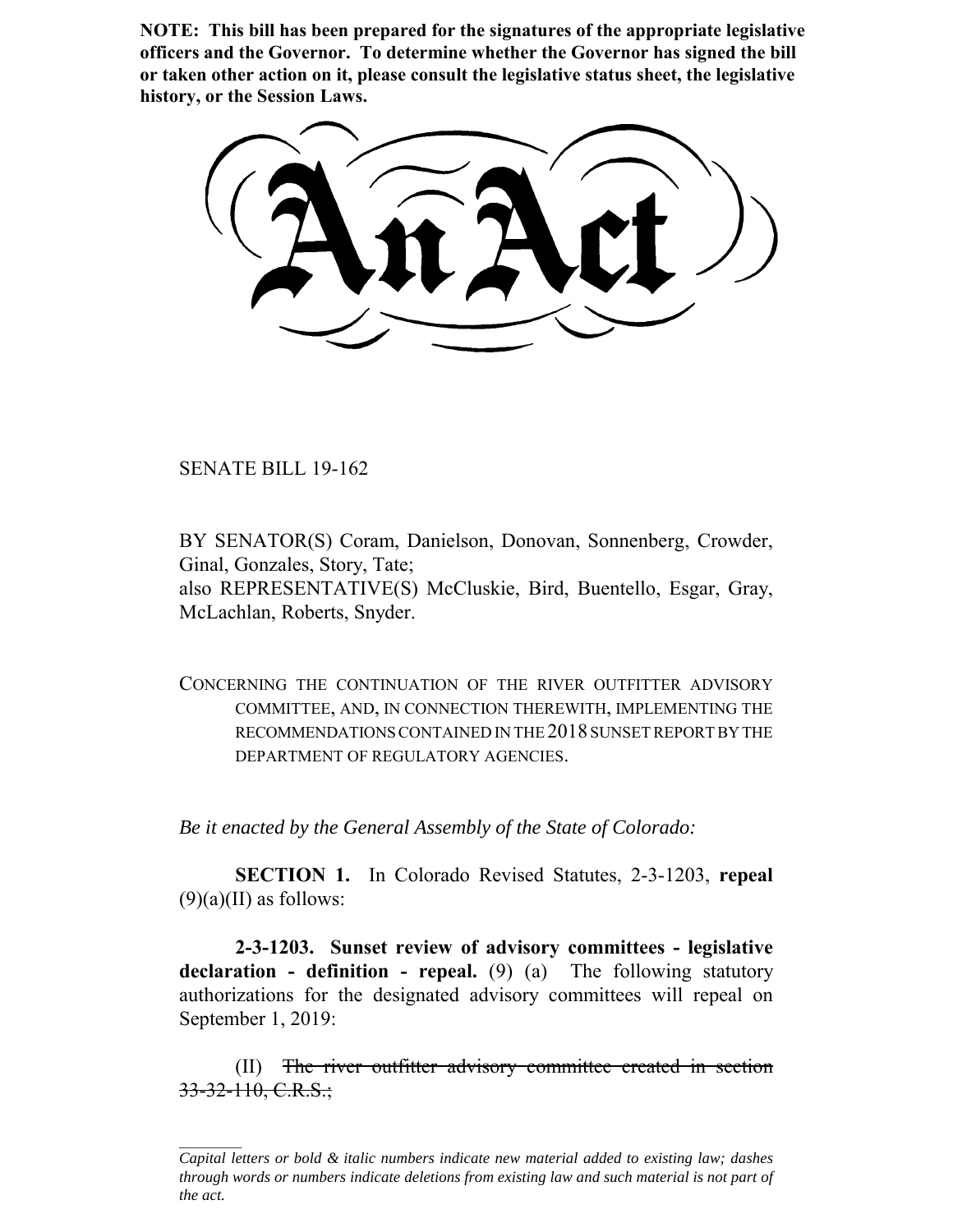**SECTION 2.** In Colorado Revised Statutes, 33-32-110, **repeal** (2) as follows:

**33-32-110. Advisory committee - repeal.** (2) (a) This section is repealed, effective July 1, 2019.

(b) Prior to its repeal, the advisory committee shall be reviewed as provided for in section 2-3-1203, C.R.S.

**SECTION 3. Safety clause.** The general assembly hereby finds,